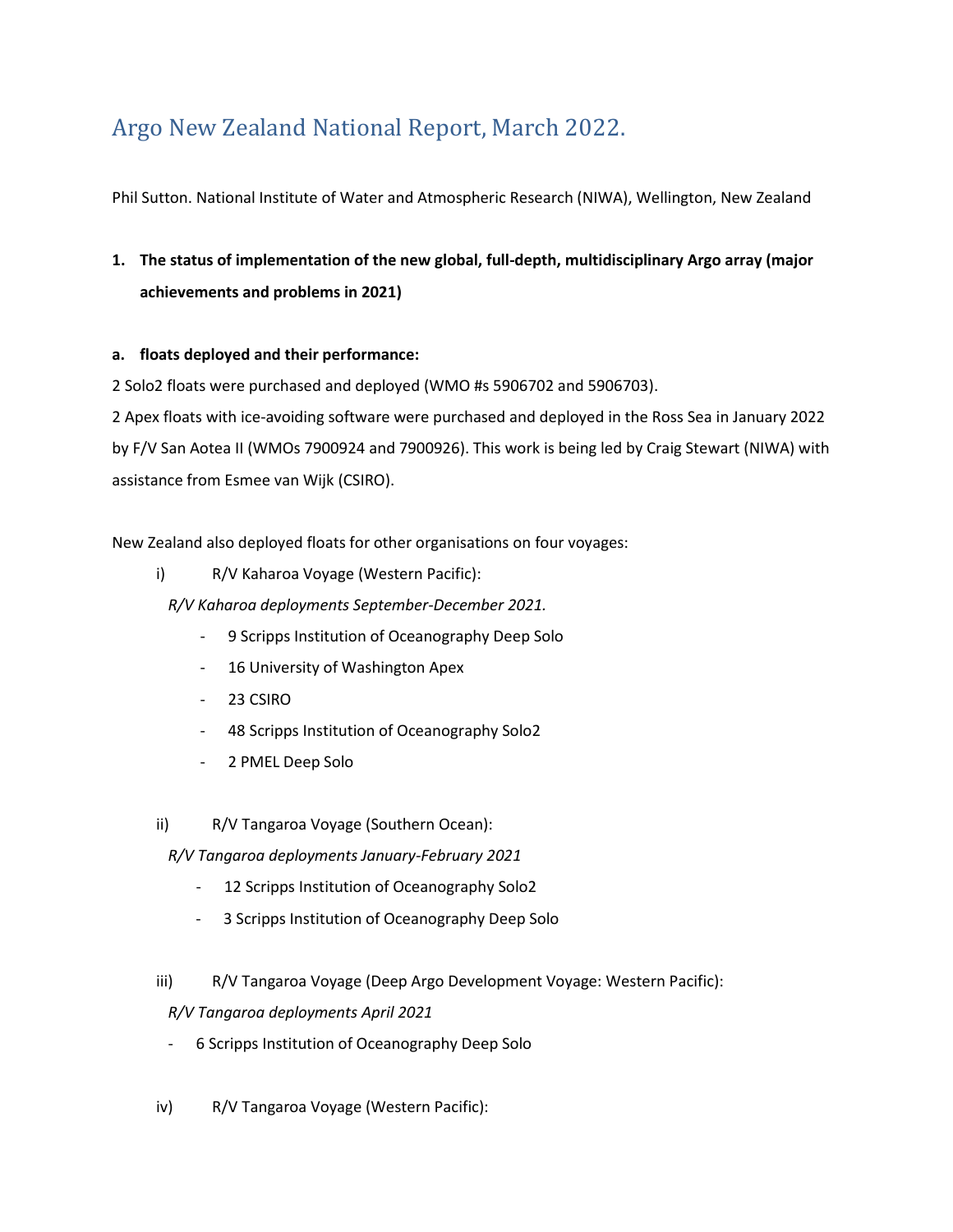### *R/V Tangaroa deployments July 2021*

- 12 Scripps Institution of Oceanography Solo2

#### **b. technical problems encountered and solved:**

The NZ floats are functioning well. Other partners will report on their floats.

### **c. status of contributions to Argo data management (including status of high salinity drift floats, decoding difficulties, ramping up to include BGC or Deep floats, etc):**

none

#### **d. status of delayed mode quality control process:**

DMQC on NZ floats is performed by Scripps Institution of Oceanography (John Gilson).

## **2. Present level of and future prospects for national funding for Argo including a summary of the level of human resources devoted to Argo, and funding for sustaining the core mission and the enhancements: BGC, Deep, Spatial (Polar, equator, WBCs)**

New Zealand Argo float funding continues on a year-to-year basis at the level of two floats per year. Funding for personnel is via a research programme, also funded year-to-year and a contract with Scripps Institution of Oceanography associated with the R/V Kaharoa charter. This supports of the order of 2 months of personnel time.

A further voyage undertaking Deep Argo Development is planned for 2023. This voyage was intended for 2022, but deferred because of COVID-19. The timing and funding are to be confirmed.

3. **Summary of deployment plans (level of commitment, areas of float deployment, Argo missions and extensions) and other commitments to Argo (data management) for the upcoming year and beyond where possible.**

New Zealand floats: planned purchase and deployment of 2 Solo2 floats in the South Pacific

Deployments for other countries: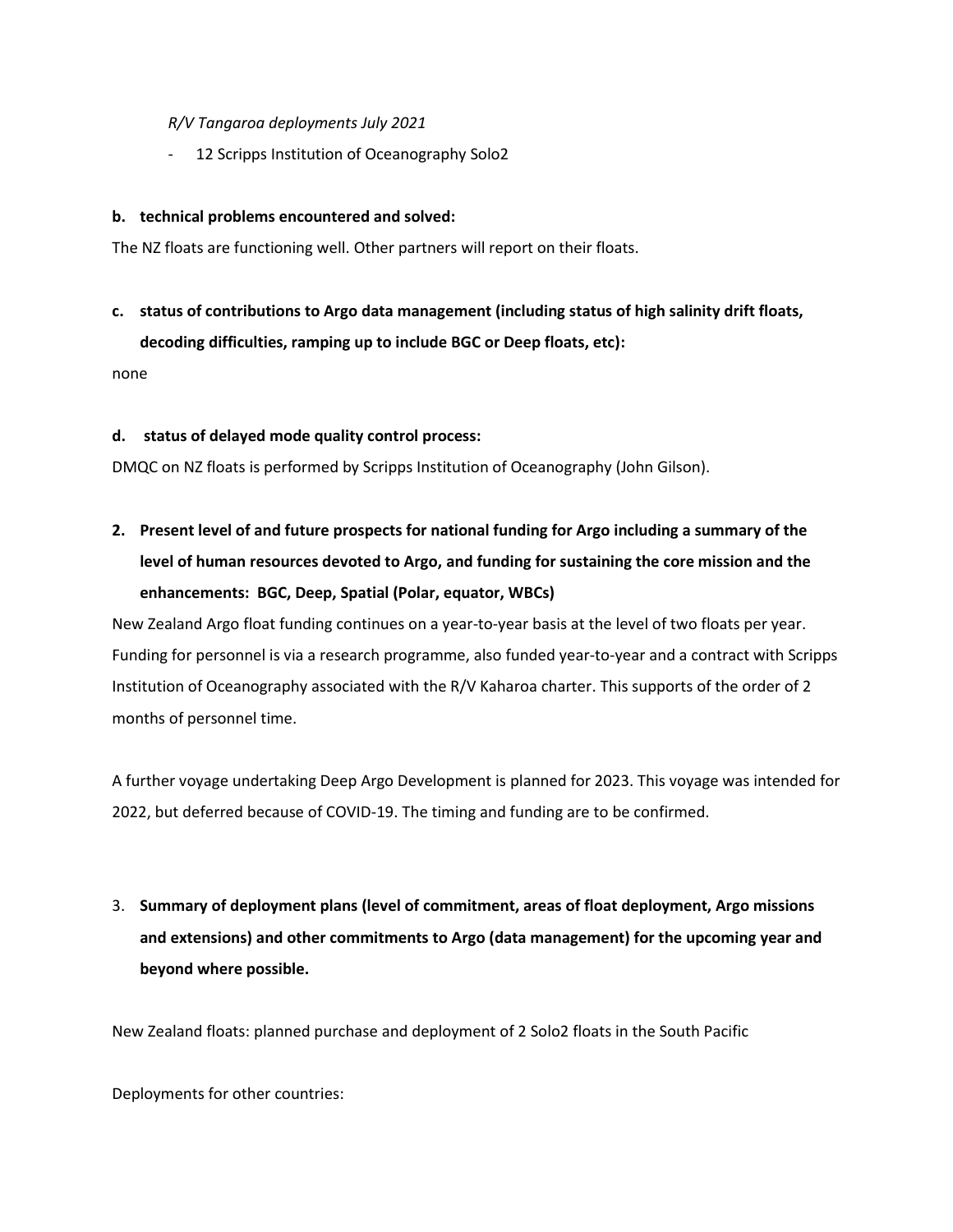- a) Planned 2022 Kaharoa Voyage (~ September 2022) 110 Core floats split between Scripps Institution of Oceanography, University of Washington, CSIRO and New Zealand.
- b) R/V Tangaroa Antarctic Voyage: January-February 2023. To be confirmed.
- c) R/V Tangaroa Tsunami servicing voyages (southwest Pacific): To be confirmed.
- d) R/V Tangaroa DWBC and Deep Argo Development Voyage: April 2023. Voyage and floats to be confirmed.
- **4. Summary of national research and operational uses of Argo data as well as contributions to Argo Regional Centers. Please also include any links to national program Argo web pages to update links on the AST and AIC websites.**

Argo data and products are routinely used in research, including physical oceanography, marine ecosystems, climate and fisheries.

### **Deep Argo Development Voyage**

A R/V Tangaroa Deep Argo Development Voyage in collaboration with Scripps Institution of Oceanography (Nathalie Zilberman) and Sea Bird Scientific was performed between 27 March and 11 April 2020. The key aim of the voyage was to perform 6000m CTD casts with a number of experimental SBE sensors mounted on the CTD rosette to collect intercomparison data. COVID-19 border issues meant that intended US participants could not take part. Scripps Institution of Oceanography and SBE each funded one extra New Zealand participant, meaning that the voyage could proceed. Data were sent off the ship after each cast to Dave Murphy and Nathalie Zilberman so they could monitor progress.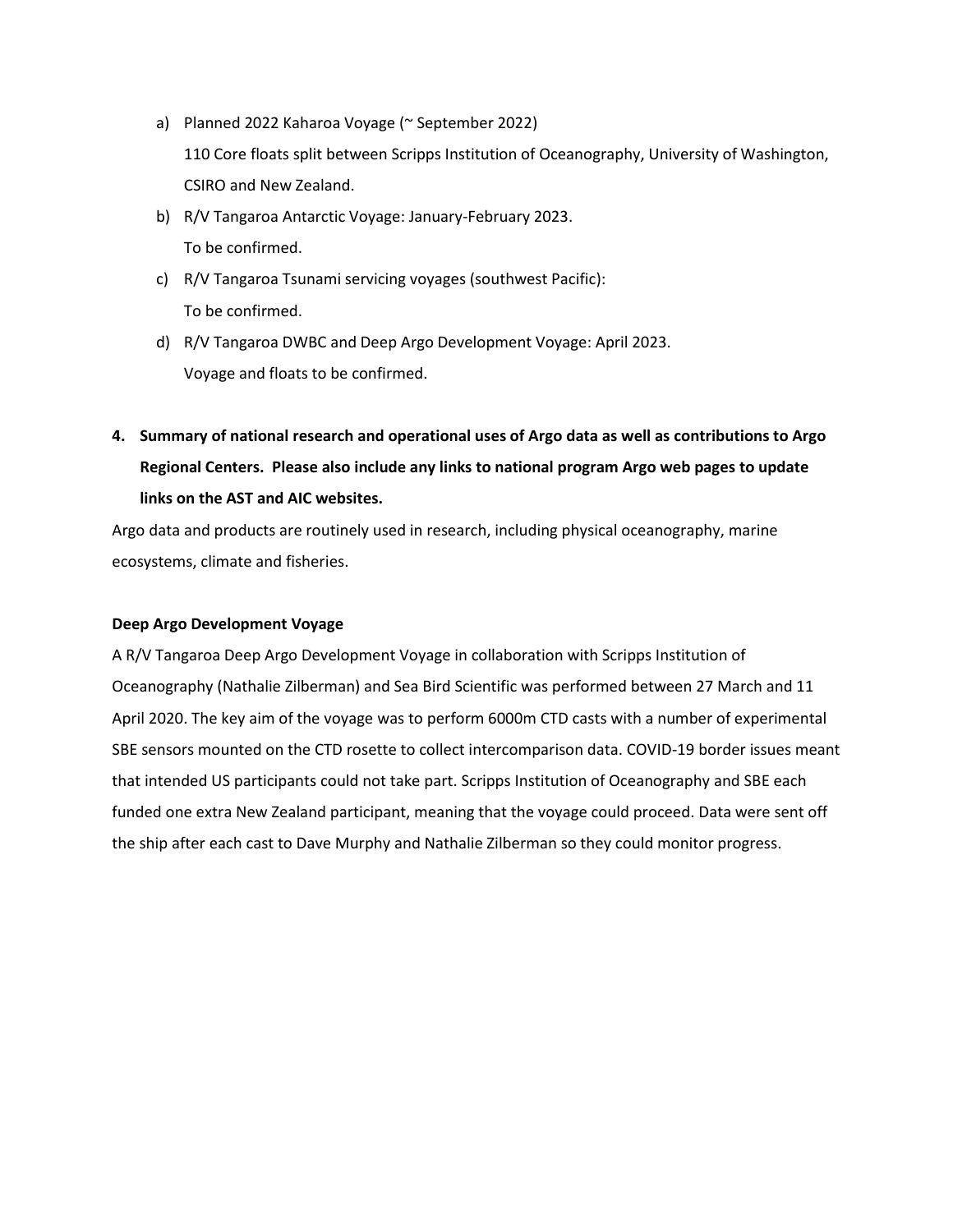

Study site bathymetry and station locations.



Photo: Matt Walkington, NIWA.

The experimental SBE 61s mounted on the CTD rosette.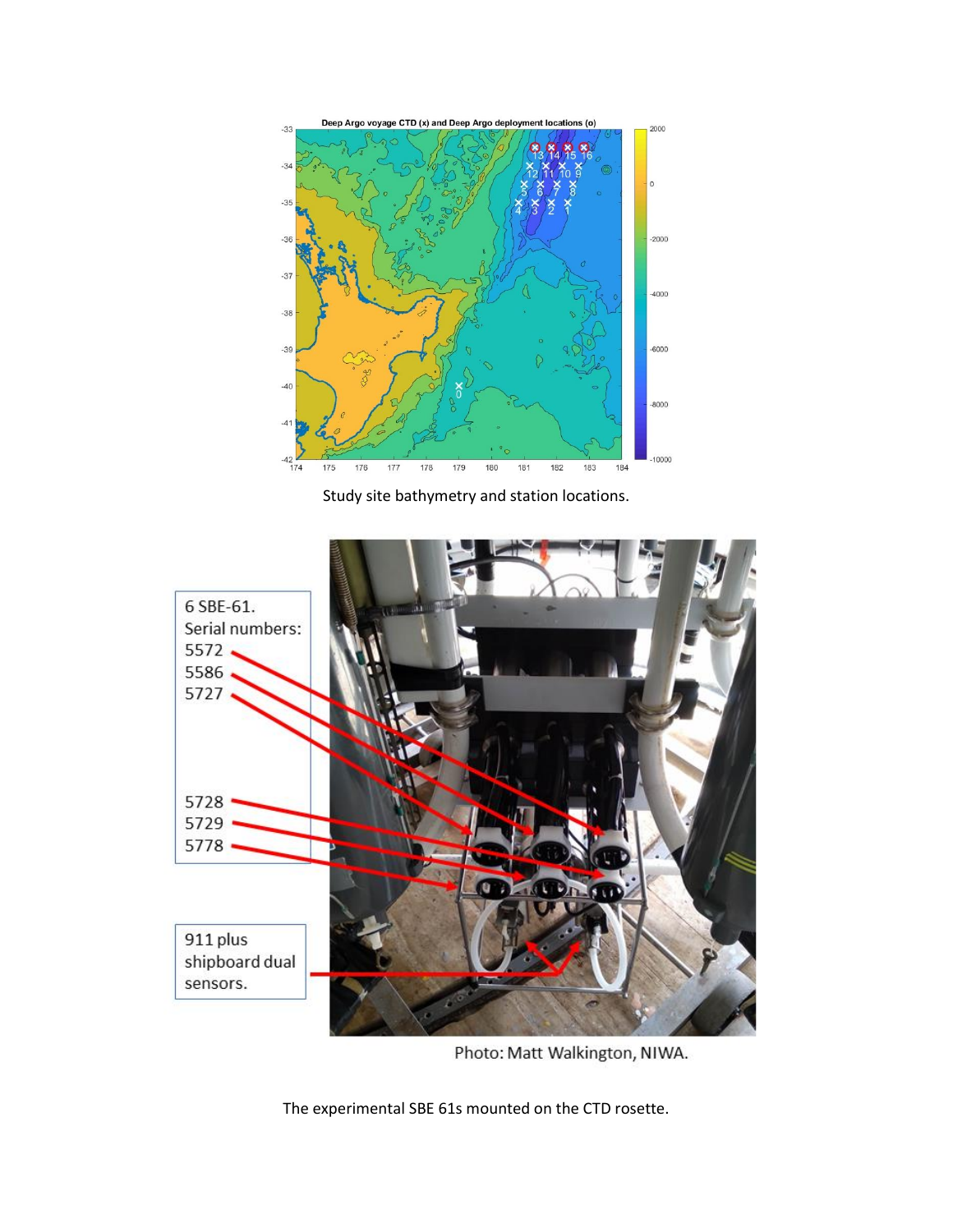27 6000m CTD casts were completed. The data appear to be of high quality. In addition, 6 Deep Solo floats with experimental sensor packages were deployed

**5. Issues that your country wishes to be considered and resolved by the Argo Steering Team regarding the international operation of Argo. These might include tasks performed by the AIC, the coordination of activities at an international level and the performance of the Argo data system. If you have specific comments, please include them in your national report.**

No issues beyond those faced universally, i.e. funding and Covid-19 disruptions.

**6. To continue improving the quality and quantity of CTD cruise data being added to the reference database by Argo PIs, it is requested that you include any CTD station data that was taken at the time of float deployments this year. Additionally, please list CTD data (calibrated with bottle data) taken by your country in the past year that may be added to the reference database. These cruises could be ones designated for Argo calibration purposes only or could be cruises that are open to the public. To help CCHDO track down this data, please list the dates of the cruise and the PI to contact about the data.**

CTD data from the Deep Argo Development Voyage will be provided for the reference database.

### **7. Argo bibliography ( [Bibliography | Argo \(ucsd.edu\)\)](https://argo.ucsd.edu/outreach/publications/bibliography/)**

Morrongiello, J.R., Horn, P.L., Ó Maolágain, C, Sutton, P.J.H. 2021. Synergistic effects of harvest and climate drive synchronous somatic growth within key New Zealand fisheries. Global Change Biology. DOI:10.1111/gcb.15490.

**8. How has COVID-19 impacted your National Program's ability to implement Argo in the past year? This can include impacts on deployments, procurements, data processing, budgets, etc.**

There have been impacts on voyage mobilization:

- Border restrictions meant that the Deep Argo Development Voyage had to use local personnel without some of the desired expertise.
- Border restrictions making it impossible to get foreign technicians into New Zealand to start and load the floats.
- Shipping delays.